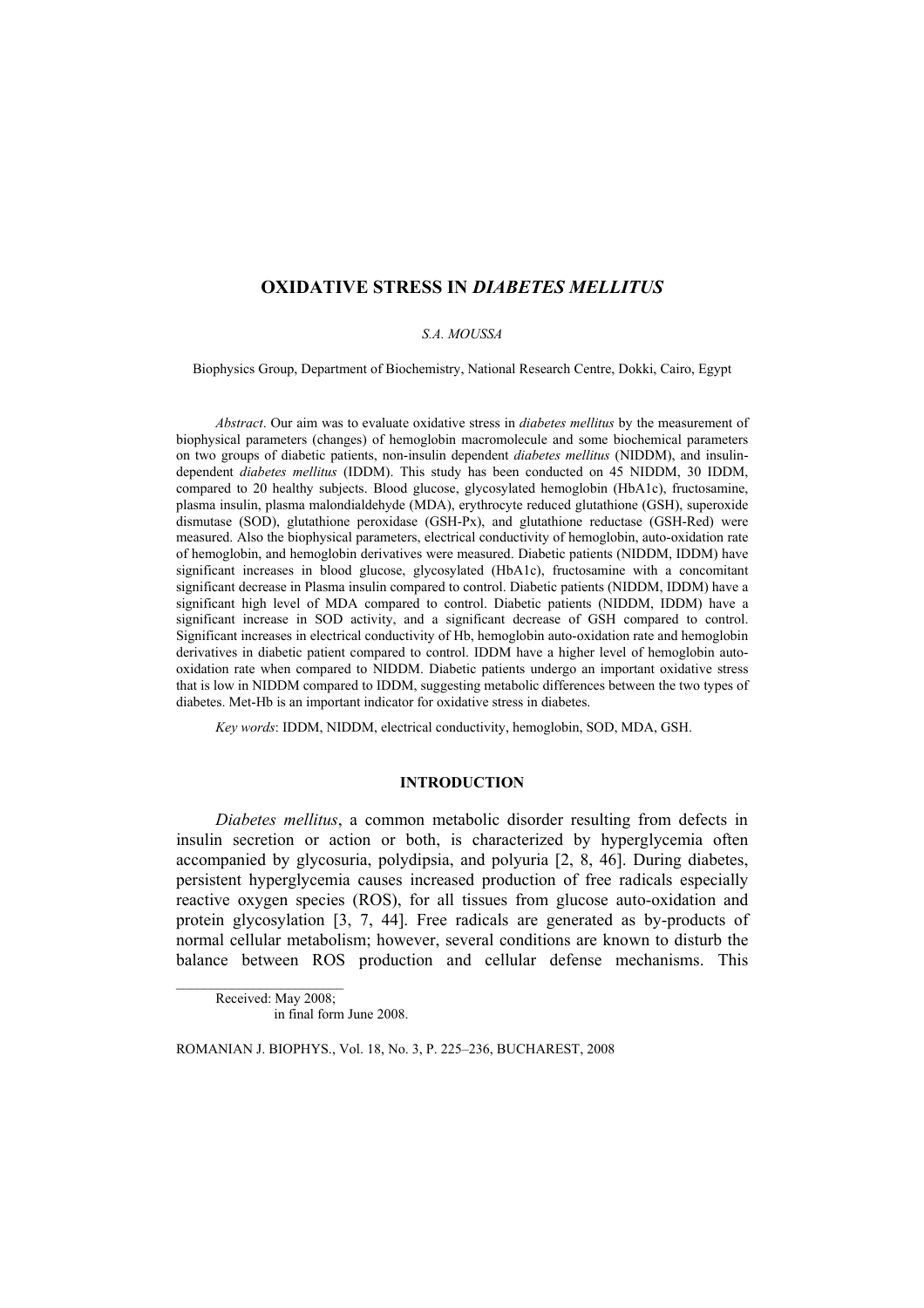imbalance can result in cell dysfunction and destruction resulting in tissue injury. The increase in the level of ROS in diabetes could be due to their increased production and/ or decreased destruction by nonenzymic and enzymic catalase (CAT), glutathione peroxidase (GSH-Px), and superoxide dismutase (SOD)] antioxidants. The level of these antioxidant enzymes critically influences the susceptibility of various tissues to oxidative stress and is associated with the development of complications in diabetes. Also this is particularly relevant and dangerous for the beta islet, which is among those tissues that have the lowest levels of intrinsic antioxidant defenses [18, 31, 44, 54].

Diabetes produces disturbances of lipid profiles, especially an increased susceptibility to lipid peroxidation [33], which is responsible for increased incidence of atherosclerosis [15], a major complication of *diabetes mellitus* [50]. An enhanced oxidative stress has been observed in these patients as indicated by increased free radical production [24], lipid peroxidation and diminished antioxidant status [6].

Free radicals may play an important role in the causation and complications of *diabetes mellitus* [37]. In *diabetes mellitus*, alterations in the endogenous free radical scavenging defense mechanisms may lead to ineffective scavenging of reactive oxygen species, resulting in oxidative damage and tissue injury.

Oxidative stress is currently suggested as a mechanism underlying diabetes and diabetic complications [22]. Enhanced oxidative stress and changes in antioxidant capacity, observed in both clinical and experimental *diabetes mellitus*, are thought to be the etiology of chronic diabetic complications [6]. In recent years, much attention has been focused on the role of oxidative stress, and it has been reported that oxidative stress may constitute the key and common event in the pathogenesis of secondary diabetic complications [10]. Free radicals are continually produced in the body as a result of normal metabolic processes and interaction with environmental stimuli.

Oxidative stress results from an imbalance between radical-generating and radical-scavenging systems, i.e. increased free radical production or reduced activity of antioxidant defenses or both. Implication of oxidative stress in the pathogenesis of diabetes is suggested, not only by oxygen free-radical generation, but also due to nonenzymatic protein glycosylation, auto-oxidation of glucose [38], impaired glutathione metabolism [36], alteration in antioxidant enzymes [51], lipid peroxides formation [6] and decreased ascorbic acid levels [56]. In addition to GSH, there are other defense mechanisms against free radicals like the enzymes superoxide dismutase (SOD), glutathione peroxidase (GPx) and catalase (CAT) whose activities contribute to eliminate superoxide, hydrogen peroxide and hydroxyl radicals [49].

The measurement of electrical conductivity of aqueous solution has led to an understanding to what extent the substances are ionized in water, the combination of ions with surrounding molecules, and the way in which ions move in water. All of these topics have a great significance in biology [29].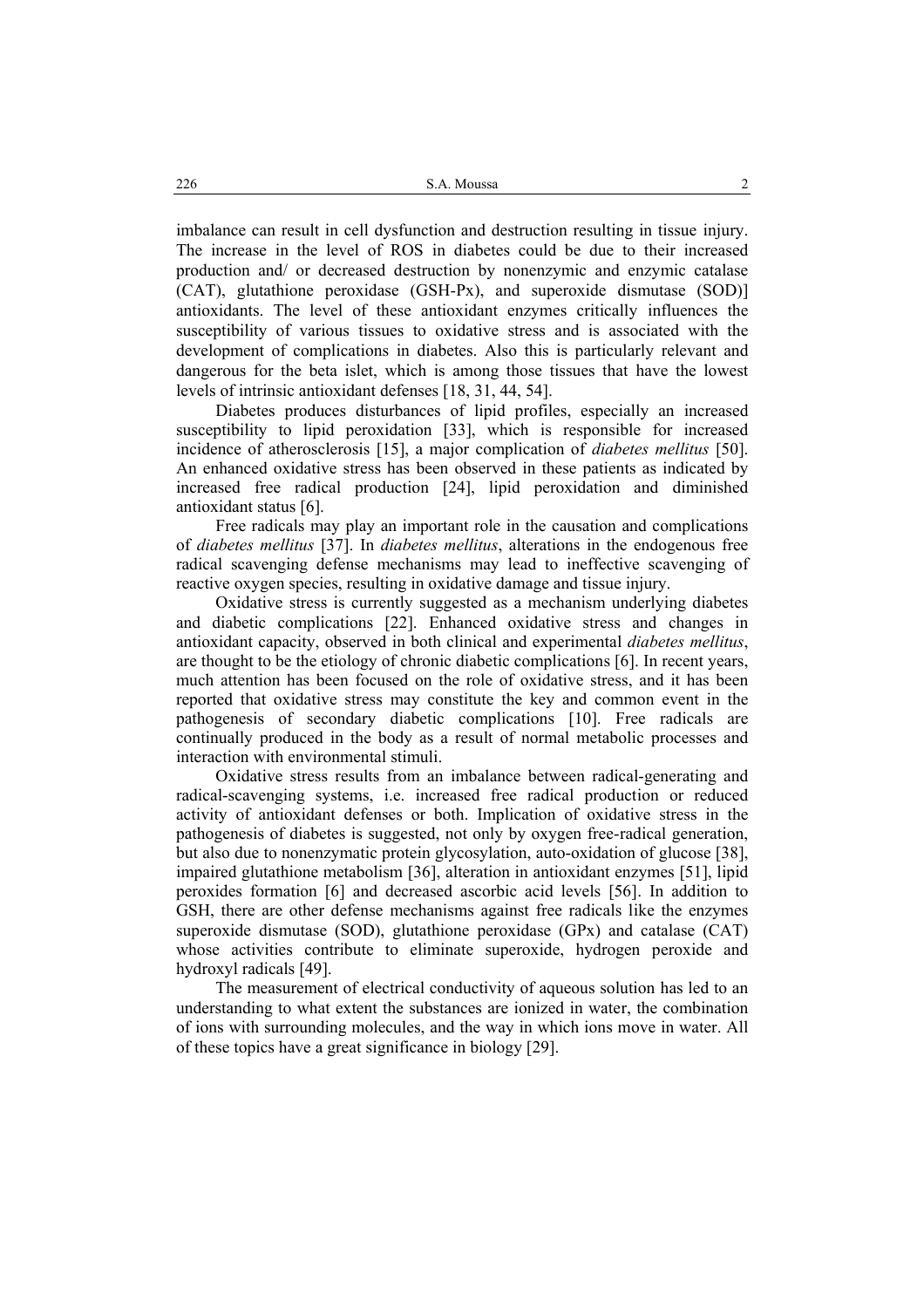The aim of this study was to evaluate oxidative status in two types of *diabetes mellitus*: insulin dependent *diabetes mellitus* (IDDM) and non-insulin dependent *diabetes mellitus* (NIDDM) compared to a normoglycemic group through the measurements of some biophysical and biochemical parameters.

## **MATERIAL AND METHOD**

#### **SUBJECTS**

Blood samples were obtained under fasting conditions from 95 patients with *diabetes mellitus*: 30 IDDM (15 females and 15 males) with a mean age of 50±16 years; 45 NIDDM (20 females and 25 males) with a mean age of 55±13 years and 20 healthy subjects (12 females and 8 males) with a mean age of 37.2±18 years. Duration of diabetes was  $15\pm11$  years for NIDDM, and  $18\pm12$  years for IDDM.

#### BIOCHEMICAL MEASUREMENTS

For erythrocyte enzymes, heparinized whole blood was kept in ice. Erythrocytes were separated and centrifuged at 4 °C for 20 min at 3500 rpm. Erythrocytes were rewashed for measurement of enzymes ( $\leq$  24 hours). All colorimeteric measurements were carried out, using UV/Visible spectrophotometer type (Helios Alpha) 9423NC.

Hemoglobin concentration of the samples was measured by Drabkin's method [12] to express erythrocyte GSH, GSH-Px and SOD activity values in units per gram hemoglobin.

#### BLOOD GLUCOSE AND PLASMA INSULIN

Fasting blood glucose was estimated by O-toluidine method [47]. Plasma insulin was estimated by using enzyme linked immunosorbent assay (ELISA) kit (Boehringer Mannheim, Germany).

## GLYCOSYLATED HEMOGLOBIN (HBA1C) AND FRUCTOSAMINE

Glycosylated hemoglobin was measured using the spectrophotometric method (procedure kit, Helena Laboratory). Serum concentration of fructosamine was determined by a colorimetric method (FRUC kit, Roche Diagnostics, Mannheim, Germany).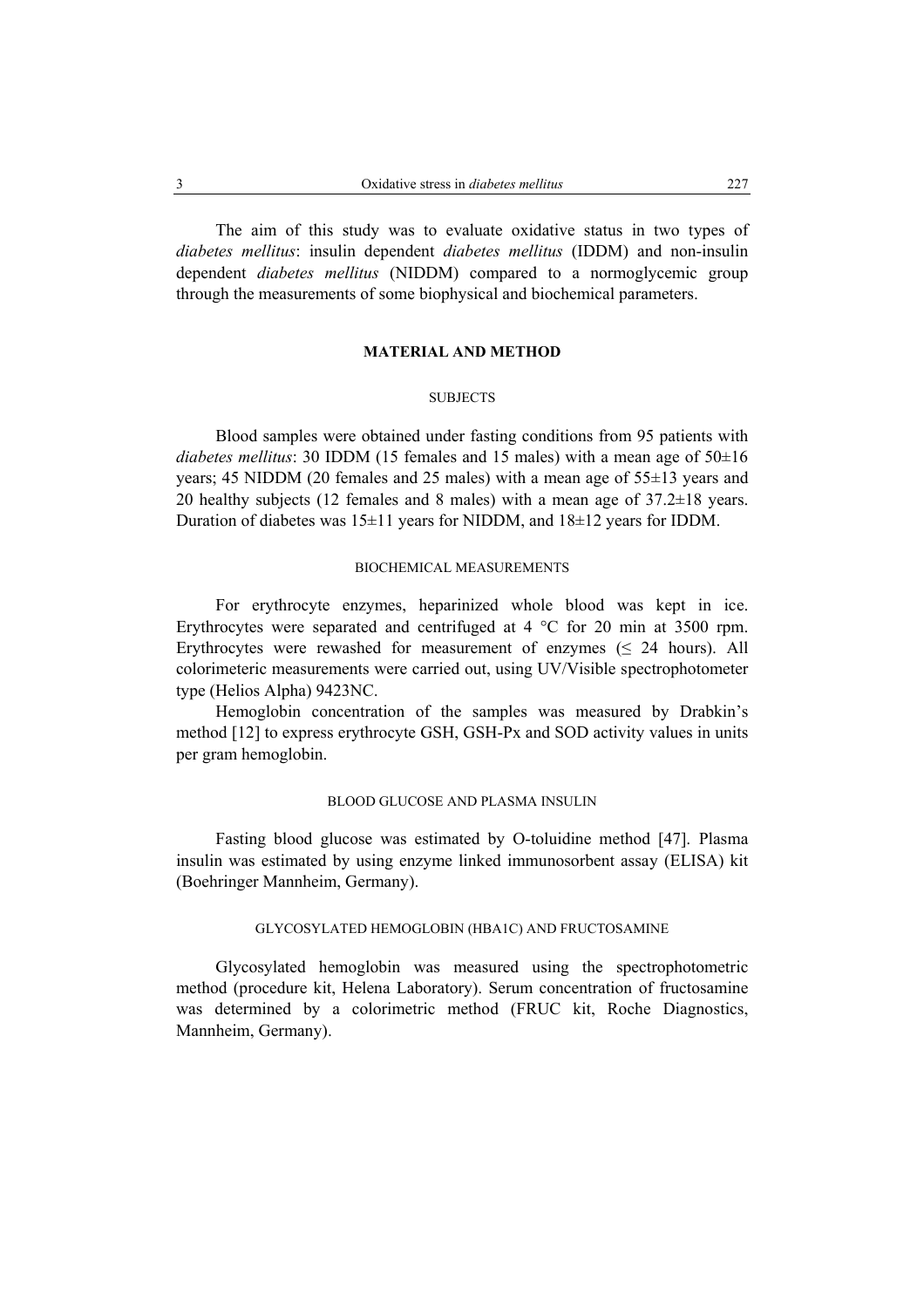## OXIDATIVE PARAMETERS

#### **Malondialdehyde (MDA)**

Plasma MDA concentration was determined by using the method described by Draper and Hadley [13, 23] based on TBA reactivity. Briefly, 2.5 mL of 10% trichloracetic acid and 0.5 mL of plasma were added into tubes and mixed. After incubating for 15 min at 90°C and cooling with cold water the mixture was centrifuged at 3000 rpm for 10 min. Two milliliters of supernatant were taken and 1ml of 0.675% TBA was added. The tubes were sealed and incubated at 90°C for15 min and then cooled to room temperature. The optical density was measured at 532 nm by a spectrophotometer.

## ANTIOXIDANT PARAMETERS

#### **Erythrocyte reduced glutathione (GSH)**

Intra-erythrocyte GSH was determined with a colorimetric assay using Bioxytech GSH-400 kit (Oxis International, Portland, OR, USA) based on a twostep reaction: thioethers formation followed by a β-elimination under alkaline conditions. Thioethers obtained are transformed into chromophoric thiones which have a maximal absorbance wavelength at 400 nm.

## **Superoxide dismutase (SOD)**

The activity of SOD was measured at 500 nm with a commercially available kit (Randox Laboratories, kit Ransod superoxide dismutase) by testing the inhibition degree of a tetrazolium salt oxidation reaction. The coefficient of variability between assays was 4.2%[52].

#### **Glutathione peroxidase (GSH-PX)**

The erythrocyte activity of GSH-Px was measured with a commercially available kit (Ransel glutathione peroxidase, Randox Laboratories) in erythrocytes at 340 nm by measuring the decrease of NADPH absorbance. This method is based on that of Paglia and Valentine [43]. The coefficient of variability between assays was 4%.

#### **Glutathione reductase (GSH-Red)**

GSH-Red activity was measured in erythrocytes with a commercially available kit (kit GR, Randox Laboratories) by measuring the decrease of absorbance of NADPH at 340 nm. The coefficient of variability between assays was 4%.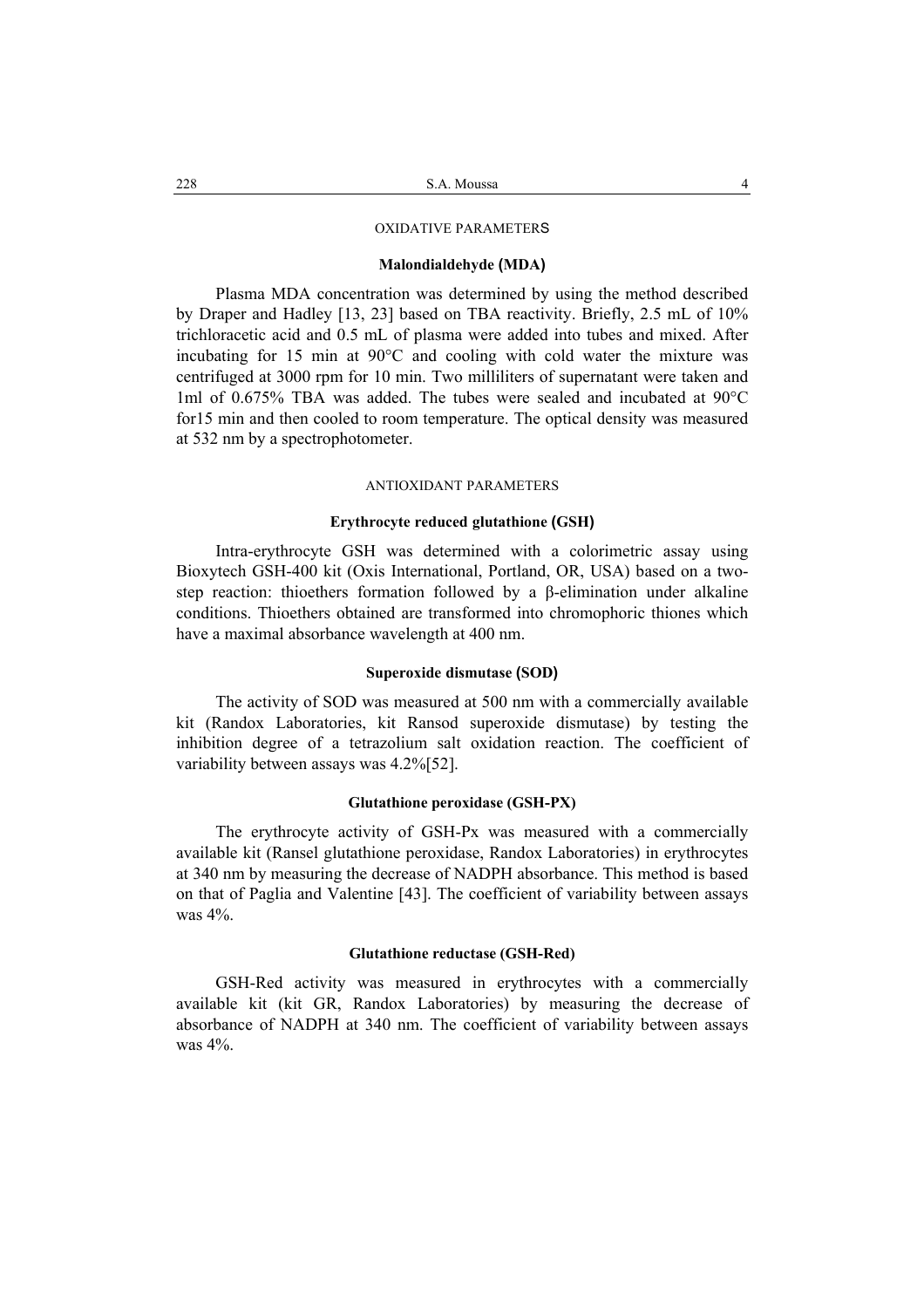## BIOPHYSICAL PARAMETERS

## **Electrical conductivity of hemoglobin**

Electrical conductivity was measured by a conductivity meter (digimeter L21) range from 0–200 μS/cm and automatic temperature compensator.

## **Hemoglobin auto-oxidation rate**

Measurement of the auto-oxidation rate was carried out spectrophotometrically as described by Guillochon *et al*. [20].

## **Hemoglobin derivatives**

HbO2, HbCO, SHb and Met-Hb were measured by using the multicomponent spectrophotometric method for the simultaneous determination of hemoglobin derivatives described by Atef *et al*. [5].

#### STATISTICAL ANALYSIS

Data were analyzed using SPSS statistical software (SPSS/10 for Windows). All the measurements were done in triplicates. A student's t-test was used to estimate differences between the groups. All parameters were given as mean± standard error (SE). The criterion for significance was  $p \le 0.05$ .

#### **RESULTS**

Clinical and biochemical data of healthy and diabetic subjects are summarized in Table 1 while antioxidant and oxidative stress parameters results in Table 2.

Table 1 shows the levels of glycosylated hemoglobin, fructosamine, and plasma insulin, in the diabetic patients (IDDM, NIDDM) and normoglycemic subjects. There were significant increases in the levels of glycosylated hemoglobin and fructosamine with a concomitant decrease in the level of plasma insulin in the diabetic patients (IDDM, NIDDM) when compared with normoglycemic subjects.

Table 2 shows the level of lipid peroxidation marker, malondialdehyde (MDA), and antioxidant defense system components in the diabetic patients (IDDM, NIDDM) and normoglycemic subjects. MDA is significantly higher in the diabetic patients (IDDM, NIDDM) as compared to control. Erythrocyte GSH is significantly lower in the diabetic patients (IDDM, NIDDM) compared to control. SOD activity is significantly enhanced in diabetic patients (IDDM, NIDDM). Enzymatic activities of GSH-Px and GSH-Red are higher in diabetic than in healthy subjects but the difference is not significant.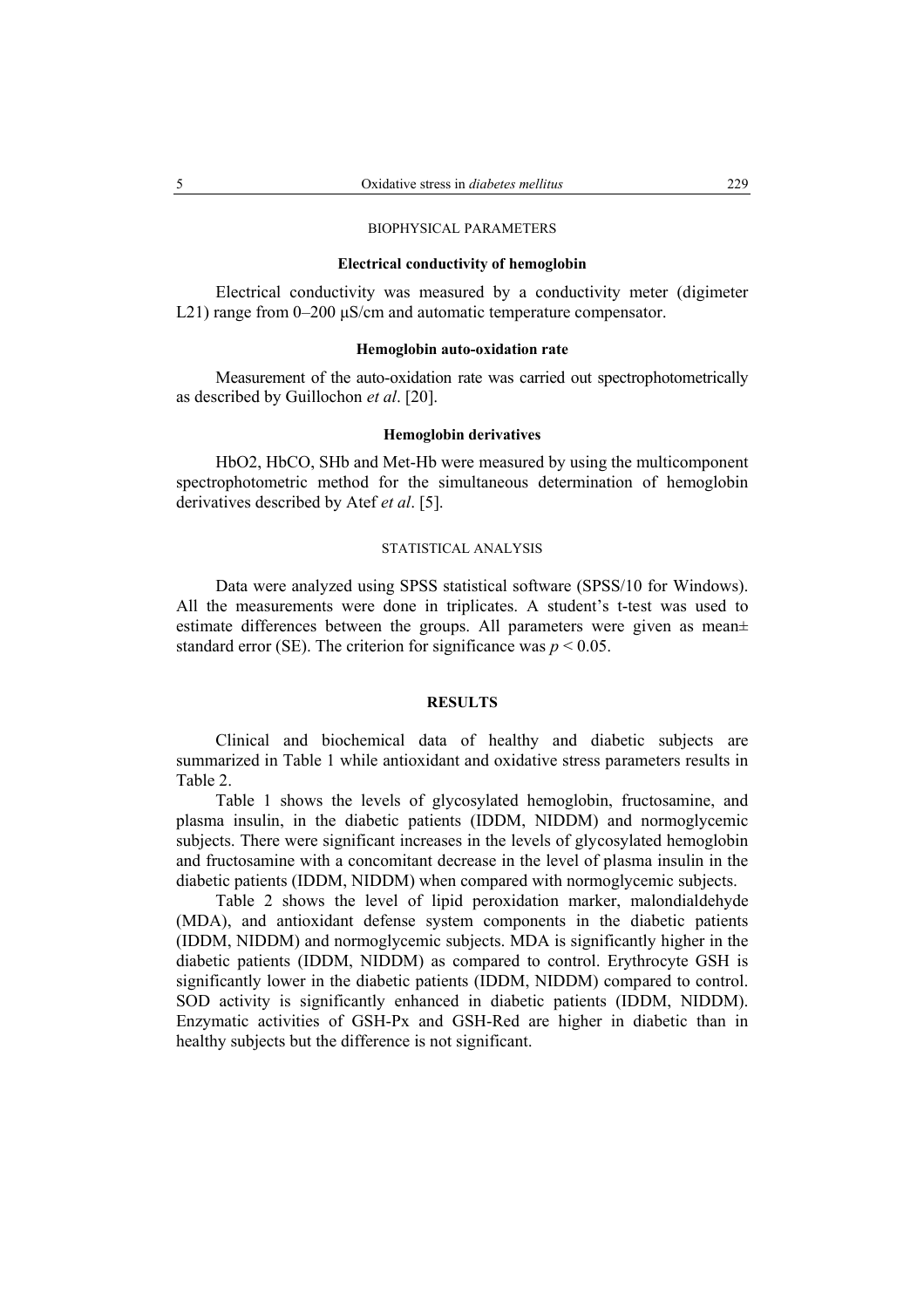## *Table 1*

Clinical and biochemical parameters in diabetic patients (IDDM, NIDDM ) as compared to control

| <b>Parameters</b>               | Control       | <b>IDDM</b>         | <b>NIDDM</b>     |
|---------------------------------|---------------|---------------------|------------------|
| n                               | 30            | 30                  | 45               |
| Female/male                     | 12/8          | 15/15               | 20/25            |
| Age (years)                     | $37.2 \pm 18$ | $50 \pm 16^{\circ}$ | $55 \pm 13*$     |
| Duration of diabetes<br>(years) |               | $20 \pm 14$         | $14 \pm 10$      |
| HbA1c $(\%)$                    | $4.5 \pm 0.8$ | $9.7 \pm 2*$        | $12.5 \pm 2.5^*$ |
| Fructosamine $(\mu$ mol/L)      | $230 \pm 13$  | $430 \pm 16*$       | $510 \pm 18*$    |
| Plasma insulin $(\mu U/mL)$     | $14 \pm 0.7$  | $5.5 \pm 0.3*$      | $6.9 \pm 0.42^*$ |

\**p* < 0.05 diabetic patients vs. controls a*p* < 0.05 IDDM vs. NIDDM

### *Table 2*

Oxidative and antioxidant parameters in diabetic patients (IDDM, NIDDM) as compared to control

| <b>Parameters</b>    | Control        | <b>IDDM</b>           | <b>NIDDM</b>    |
|----------------------|----------------|-----------------------|-----------------|
| $MDA$ ( $\mu$ mol/L) | $1.3 \pm 0.3$  | $2.6 \pm 0.5*$        | $3.0 \pm 0.7*$  |
| GSH (mmol/L)         | $3.5 \pm 0.42$ | $2.95 \pm 0.65^{a,*}$ | $2.30 \pm 1.3*$ |
| $SOD$ (U/g Hb)       | $1321 \pm 250$ | $3250 \pm 790*$       | $3820 \pm 770*$ |
| $GSH-Px$ (U/g Hb)    | $30\pm 10.1$   | $45.1 \pm 17$         | $43.2 \pm 16.6$ |
| GSH-Red (U/g Hb)     | $6.5 \pm 0.9$  | $10.32 \pm 2.5$       | $12.2 \pm 3$    |

\**p* < 0.05 diabetic patients vs. controls a*p* < 0.05 IDDM vs. NIDDM

Table 3 provides the level of met-Hb % in the diabetic patients (IDDM, NIDDM) and normoglycemic subjects. There was a significant increase in met-Hb % level in the diabetic patients (IDDM, NIDDM) when compared with normoglycemic subjects.

| able |  |
|------|--|
|------|--|

Hemoglobin derivatives of diabetic patients (IDDM, NIDDM) as compared to control

|             | Hemoglobin derivatives |          |             |                  |  |
|-------------|------------------------|----------|-------------|------------------|--|
| Parameters  | $HbO2(\%)$             | HbCO (%) | S-Hb $(\%)$ | Met-H $b$ $\%$ ) |  |
| Control     | 96                     | 0.3      | 0.7         |                  |  |
| <b>IDDM</b> | 83.3                   |          |             |                  |  |
| NIDDM       | 87 A                   |          |             |                  |  |

HbO2, oxyhemoglobn, HbCO Carboxy-hemoglobin, S-Hb Sulpho-hemoglobin, Met-Hb methemoglobin.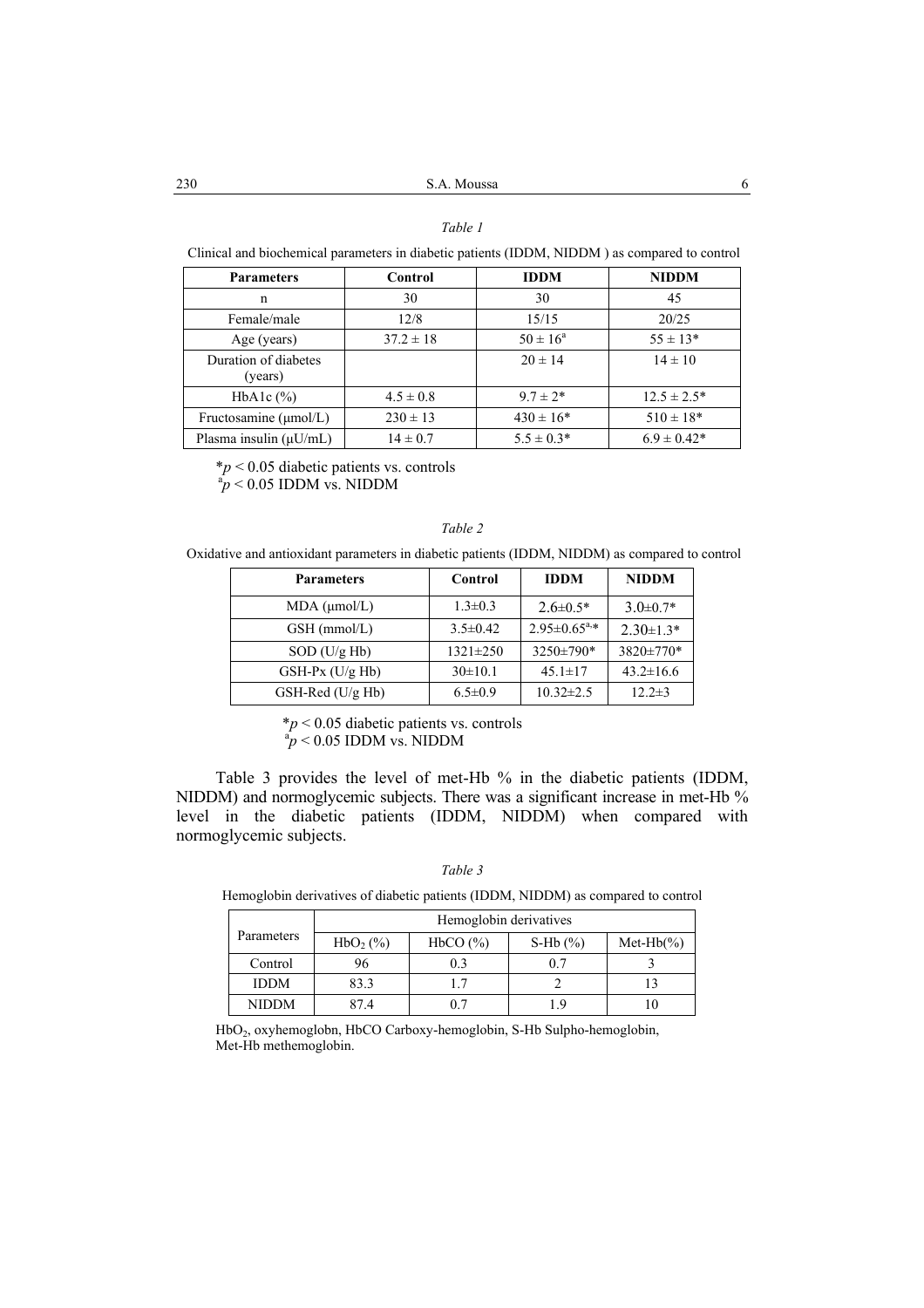Figure 1 shows the electrical conductivity of hemoglobin in the diabetic patients (IDDM, NIDDM) and normoglycemic subjects. There was a significant increase in the electrical conductivity of hemoglobin in the diabetic patients (IDDM, NIDDM) when compared with normoglycemic subjects.



Fig. 1. The electrical conductivity of hemoglobin of diabetic patients (IDDM, NIDDM) as compared to control.

Figure 2 provides the auto-oxidation rate of hemoglobin in the diabetic patients (IDDM, NIDDM) and normoglycemic subjects. There was a significant increase in the auto-oxidation rate of hemoglobin in the diabetic patients (IDDM) compared to control, while the auto-oxidation rate is a significant decrease in (NIDDM) when compared to control. IDDM patients have a significant higher auto-oxidation rate of hemoglobin than NIDDM patients.



Fig. 2. The auto-oxidation rate of hemoglobin of diabetic patients (IDDM, NIDDM) as compared to control.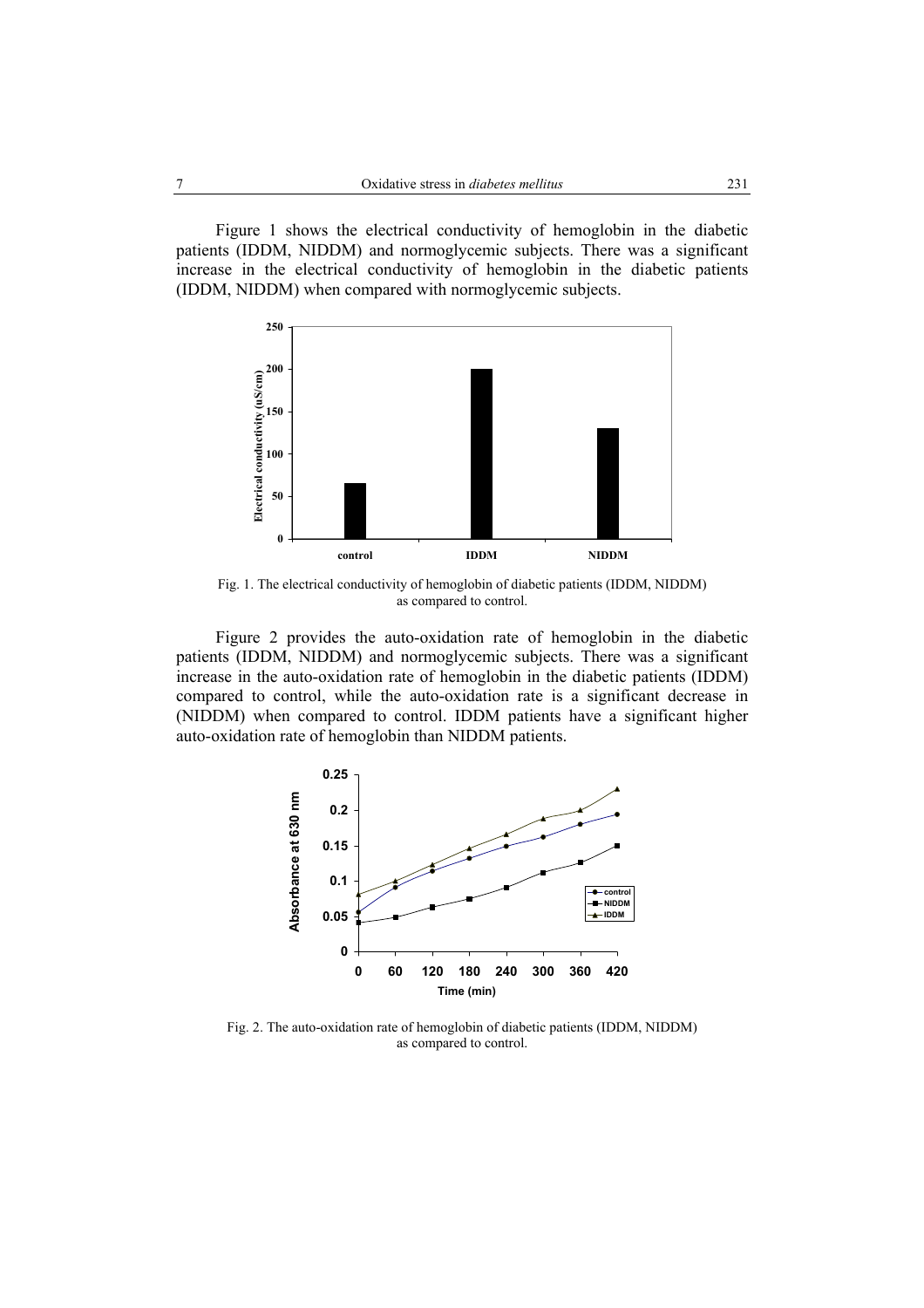### **DISCUSSION AND CONCLUSION**

Oxidative stress depicts the existence of products called free radicals and reactive oxygen species (ROS) which are formed under normal physiological conditions but become deleterious when not being quenched by the antioxidant systems [14]. There are convincing experimental and clinical evidences that the generation of reactive oxygen species is increased in both types of diabetes and that the onset of diabetes is closely associated with oxidative stress [28, 45]. Free radicals are formed disproportionately in diabetes by glucose autoxidation, polyol pathway and non-enzymatic glycation of proteins [41]. Abnormally high levels of free radicals and simultaneous decline of antioxidant defense systems can lead to the damage of cellular organelles and enzymes, increased lipid peroxidation and development of complications of *diabetes mellitus* [34].

In the present study, we examined oxidative stress pathway markers in the diabetic patients (NIDDM, IDDM) as compared to normoglycemic subjects.

From the results obtained, it is evident that the diabetic patients had much higher glucose levels and decreased insulin level when compared with normoglycemic subjects. The increase in blood glucose level and decreased insulin level depends upon the degree of β-cell destruction [19].

The increased level of glycosylated hemoglobin was observed in the diabetic patients and this increase is directly proportional to the blood glucose level [55]. This suggests the increase in oxidative stress due to hyperglycemia.

Hypoinsulinaemia in diabetes increases the activity of the enzyme fatty acyl coenzyme A oxidase, which intiates β-oxidation of fatty acids, resulting in lipid peroxidation [25]. Increased lipid peroxidation impairs membrane function by decreasing membrane fluidity and changing the activity of membrane-bound enzymes and receptors. The products of lipid peroxidation are harmful to most cells in the body and are associated with a variety of diseases, such as atherosclerosis and brain damage [1]. In our study, a significant increase of MDA was observed in the plasma of diabetic patients.

Glutathione, a tripeptide present in millimolar concentrations in all the cells, is an important antioxidant [32]. Reduced glutathione normally plays the role of an intracellular radical scavenger and is the substrate of many xenobiotic elimination reactions [17]. A marked decreased level of reduced glutathione is reported in the plasma of diabetic patients. Results of our study is in agreement with other studies [10, 16, 26, 27, 39, 40, 42, 48, 53,]. GSH systems may have the ability to manage oxidative stress with adaptational changes in enzymes regulating GSH metabolism. There is a negative correlation between GSH and HbA1c in diabetic patients [16, 48] which confirms the link between hyperglycemia and GSH depletion. Indeed, in hyperglycemia conditions, glucose is preferentially used in polyol pathway [30], that consumes NADPH necessary for GSH regeneration by the GSH-Red enzyme. Hyperglycemia is therefore indirectly the cause of GSH depletion. As GSH is an important antioxidant molecule, its depletion leads to the increase of oxidative stress.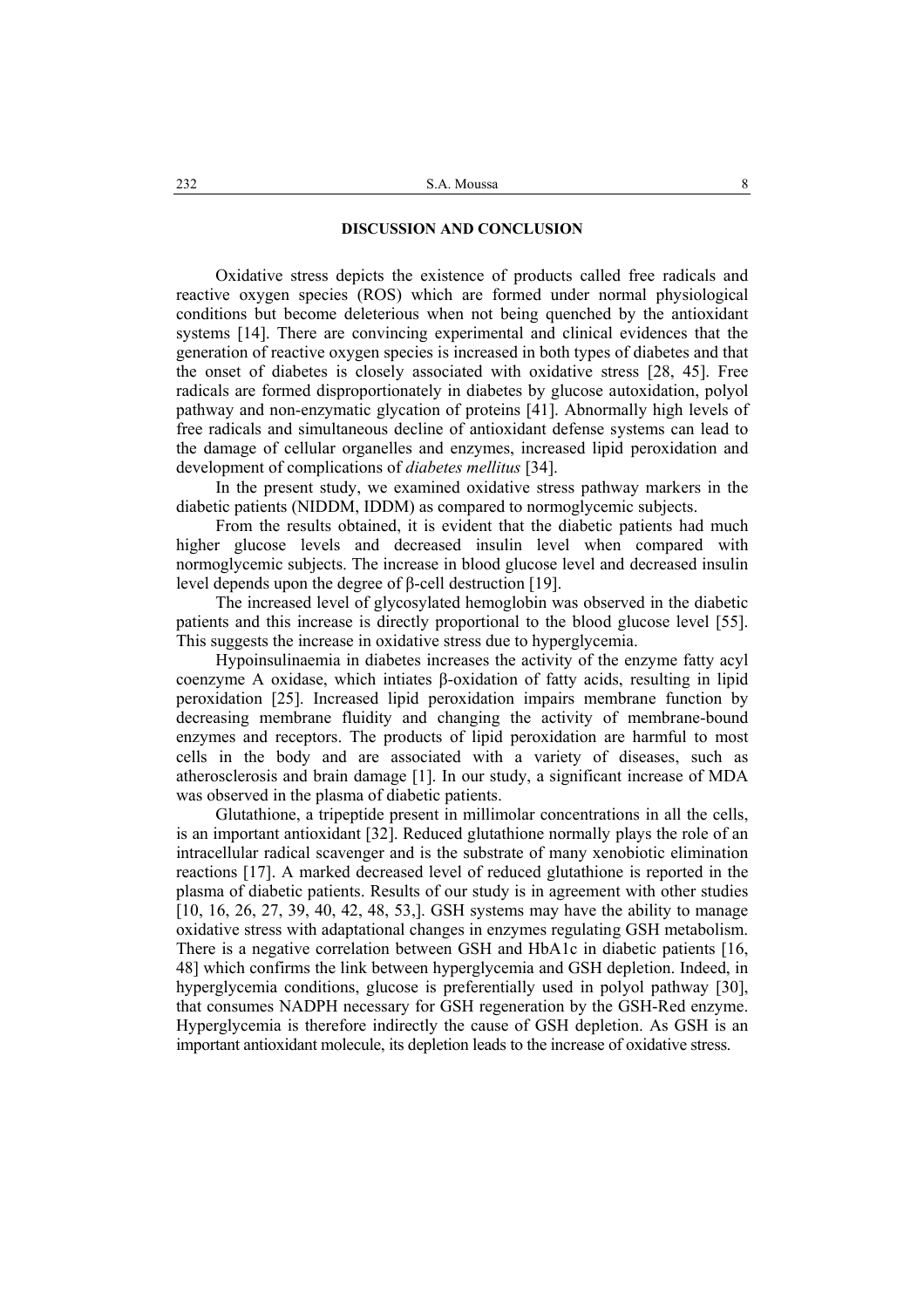Superoxide dismutase is considered a primary enzyme since it is involved in the direct elimination of reactive oxygen species [21]. SOD is an important defense enzyme which catalyzes the dismutation of superoxide radicals [35]. GPx was considered biologically essential in the reduction of hydrogen peroxide. In the present study, the elevation in the antioxidant enzyme activities of SOD and GPx in diabetic patients was analyzed. There is a positive correlation between SOD, GPx and MDA. Our result is consistent with the result of Dominguez *et al*. [11] who reported an increase in antioxidant enzymes such as SOD, and GPx in *diabetes mellitus* which gives an evidence of increased reactive oxygen species production .

Increased oxidative stress as measured by the index of lipid peroxidation has been shown to be increased in both insulin-dependent (IDDM), and non-insulindependent (NIDDM) *diabetes mellitus* [4] and it could cause initial β cell damage in type I diabetes or impaired insulin production, release, or function in type II diabetes [7, 54].

Hyperglycemia will promote the conversion of oxyHb to metHb, and consequently the fractions of unstable Hb molecule that undergo abnormal dissociation(auto-oxidation) to metHb, SHb, and HbCO increased with increasing hyperglycemia as indicated in Table 3.

In this work, hyperglycemia will promote the conversion of oxyHb (diamagnetic) to metHb (paramagnetic) as indicated in Table 3. Consequently, the fraction of unstable Hb molecules that undergo abnormal dissociation (autooxidation) to metHb increased with the disease. The oxidation of hemoglobin molecules leads to unfolding of the globular protein with the formation of a new group exposed to the surface besides the polar hydrophilic groups and consequently increasing electrical conductivity (Fig. 1). As indicated in figure 1 the electrical conductivity of hemoglobin molecule in diabetic patients was more than in normoglycemic subjects. This indicates to the increase in the overall charges of hemoglobin molecule due to the increase in the free radical production. Hyperglycemia influences the electrical charge distribution on the surface of the cell membrane.

Also as indicated in figure 2, the auto-oxidation rate of hemoglobin molecule in the diabetic patients was more than that of normoglycemic subjects. This indicates to the effect of reactive oxygen species and free radical on the oxidation rate of oxyhemoglobin to met-hemoglobin.

Conclusively, Diabetic patients undergo an important oxidative stress when compared to control. Oxidative stress is comparatively low in NIDDM when compared to IDDM suggesting metabolic differences between the two types of diabetes. Methemoglobin is an important measure of oxidative stress in diabetic patients. The biophysical parameters such as electrical conductivity, hemoglobin derivatives and auto-oxidation rate of hemoglobin molecule explain the oxidative stress on the molecular level.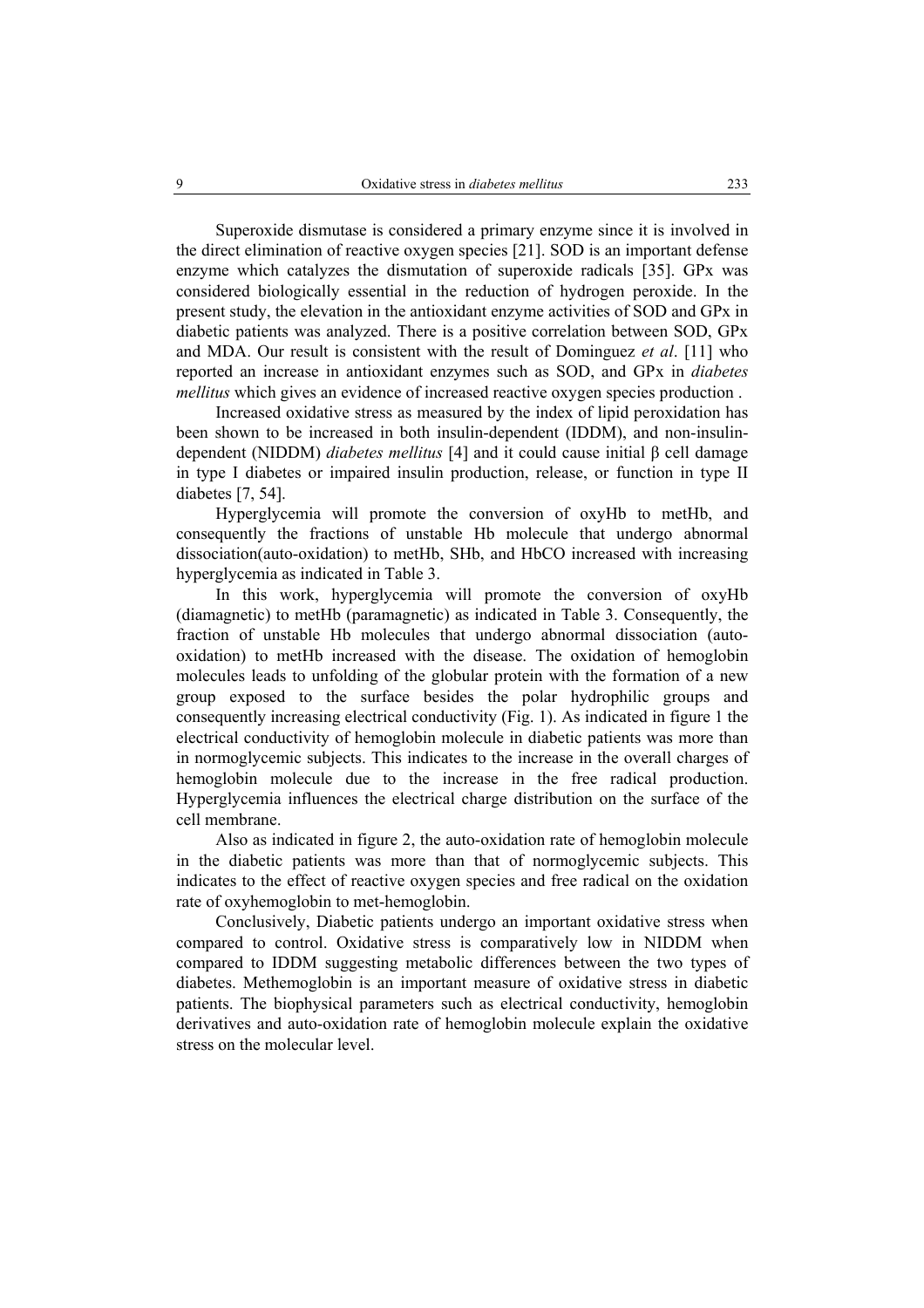#### **REFERENCES**

- 1. ACWORTH, I.N., D.R. MCCABE, T. MAHER, The analysis of free radicals, their reaction products, and antioxidants, in: S.I. Baskin, H. Salem (Eds.), *Oxidants, Antioxidants and Free Radicals*, Taylor and Francis, Washington, DC, 1997, Chapter 2.
- 2. ADA (American Diabetes Association), Diagnosis and classification of *diabetes mellitus*. *Diabetes Care,* 2005, **28(***suppl*. **1)**, S37–S43.
- 3. ARAGNO, M., E. TAMAGNO, V. GATO, E. BRIGNARDELLO, S. PAROLA, O. DANNI, G. BOCCUZZI, Dehydroepiandrosterone protects tissues of streptozotocin-treated rats against oxidative stress. *Free Radic*. *Biol*. *Med*., 1999, **26(11/12**), 1467–1474.
- 4. ATALAY, M., D.E. LAAKSONEN, Diabetes, oxidative stress and physical exercise, *J. Sports Sci*. *Med*., 2002, **1**, 1–4.
- 5. ATEF, M.M., M.S. ABDEL-BASET, A.S. ABD El-KAREEM, M.A. FADEL, Effects of a static magnetic field on hemoglobin structure and function, *Int. J*. *Biol*. *Macromol*., 1995, **17( 2),** 105–111.
- 6. BAYNES, J.W., Role of oxidative stress in development of complications in diabetes, *Diabetes*, 1991, **40**, 405–412.
- 7. BONNEFONT ROUSSELOT, D., J.P. BASTARD, M.C. JAUDON, J. DELATTRE, Consequences of the diabetic status on the oxidant/antioxidant balance, *Diabetes Metab*., 2000, **26**, 163–176.
- 8. CELIK, I. E. YEGIN, F. ODABASOGLU, Effect of experimental *diabetes mellitus* on plasma lactate dehydrogenase and glutamic oxaloacetic transaminase levels in rabbits, *Turkish J*. *Biol*., 2002, **26**, 151–154.
- 9. CERELLIO, A, N. BORTOLOTTI, M. PIRISI, *et al*., Total plasma antioxidant capacity predicts thrombosis-prone status in NIDDM patients, *Diabetes Care*, 1997, **20**, 1589– 93.
- 10. CERIELLO, A., Oxidative stress and glycemic regulation, *Metabolism*, 2000, **49**, 27–29.
- 11. DOMINGUEZ, C., E. RUIZ, M. GUSSINYE, A. CARRASCOSA, Oxidative stress at onset and in early stages of type 1 diabetes in children and adolescent, *Diabetes Care*, 1998, **21**, 1736– 42.
- 12. DRABKIN, D.L., J.H. AUSTIN, Spectrophotometric studies. I. Spectrophotometric constants for common hemoglobin derivatives in human, dog and rabbit blood, *J. Biol. Chem*., 1932, 98**(2)**, 719–733.
- 13. DRAPER, H.H., M. HADLEY, MDA determination as a index of lipid peroxidation, *Methods Enzymol*., 1990, **186**, 421–430.
- 14. FANG, Y.Z., S. YANG, G. WU, Free radical, antioxidant and nutrition, *Nutrition*, 2002, **18**, 872–890.
- 15. GIUGLIANO, D, A. CERIELLO, G. PAOLISSO, *Diabetes mellitus*, hypertension and cardiovascular diseases: which role for oxidative stress?, *Metabolism,* 1995, **44**, 363–368.
- 16. GIUGLIANO, D., A. CERIELLO, G. PAOLISSO, Oxidative stress and diabetic vascular complications, *Diabetes Care*, 1996, **19**, 257–67.
- 17. GREGUS, Z., T. FEKETE, E. HALASZI, C.D. KLAASSEN, Lipoic acid impairs glycine conjugation of benzoic acid and renal excretion of benzoylglycine, *Drug Metab*. *Dispos*., 1996, **24**, 682–688.
- 18. GRODSKY, G.M., C.E. ANDERSON, D.L. COLEMAN, J.E. CRAIGHEAD, G.C. GERRITSEN, C.T. HANSEN, L. HERBERG, C.F. HOWARD Jr., A. LERNMARK, F.M. MATSCHINSKY, E. RAYFIELD, W.J. RILEY, A.A. ROSSINI, Metabolism and underlying causes of *diabetes mellitus*, *Diabetes*, **31**, 45–53.
- 19. GROVER, J.K., V. VATS, S.S. RATHI, Anti-hyperglycemic effect of *Eugenia jambolana* and *Tinospora cordifolia* in experimental diabetes and their effects on key metabolic enzymes involved in carbohydrate metabolism, *J*. *Ethnopharmacol*., 2000, **73**, 461–470.
- 20. GUILLOCHON, D., I. ESCLADE, D. THOMAS, Effect of glutaraldhyde on hemoglobin oxidation-reduction potentials and stability, *Biochemical pharmacology*, 1986, **35**, 317–26.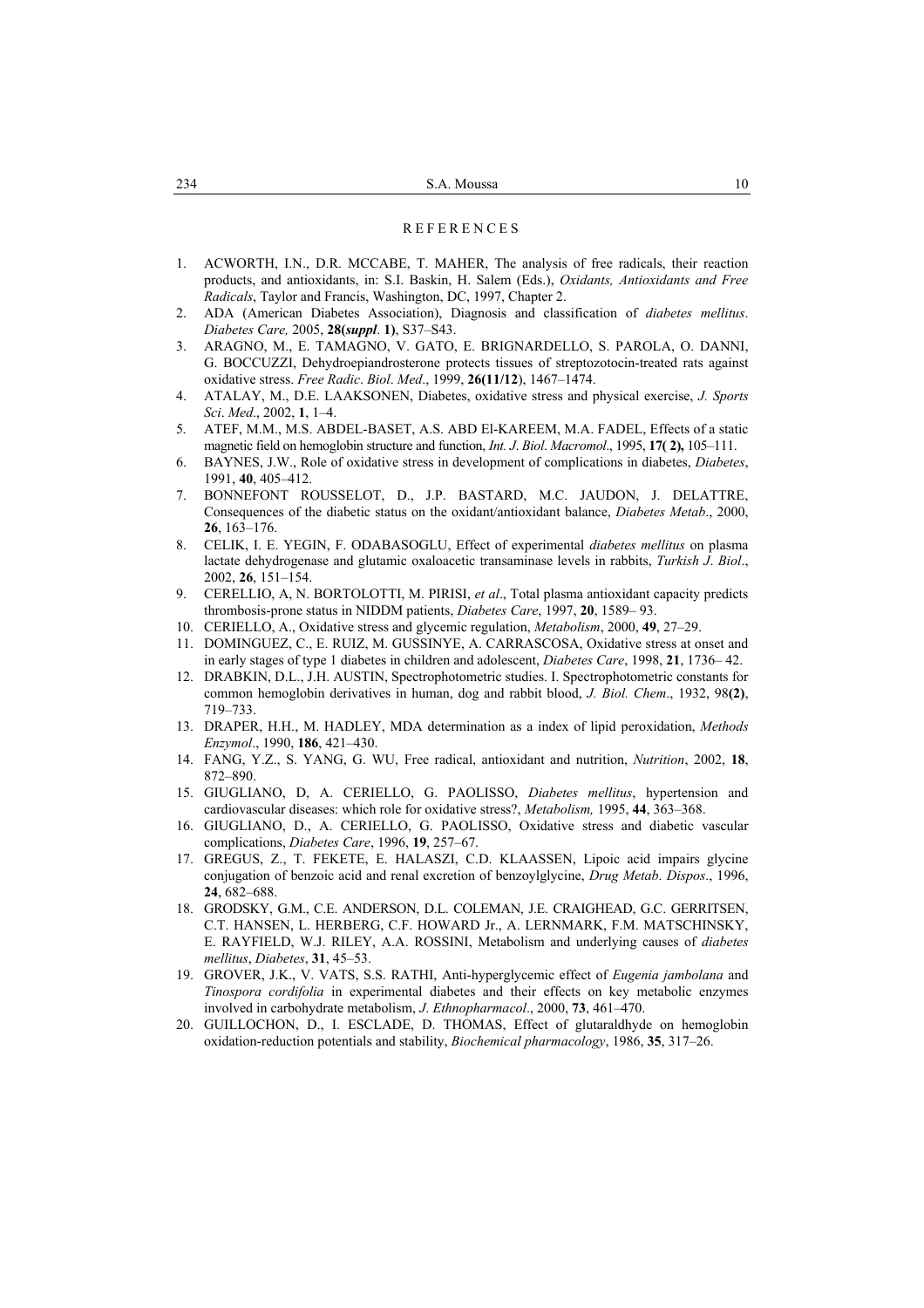- 21. HALLIWELL, B., J.M.C. GUTTERIDGE, Free radicals and toxicology, in: *Free Radicals in Biology and Medicine*, Clarendon Press, Oxford, 1997, pp. 1–27.
- 22. HALLIWELL, B., J.M.C. GUTTERIDGE, *Free Radicals in Biology and Medicine*, 2nd ed., Clarendon Press, Oxford, 1989.
- 23. HAMMOUDA, A., M.M. KHALIL, A. SALEM, Lipid peroxidation products in pleural fluid for separation of transudates and exudates, *Clin*. *Chem*., 1995, **41**, 1314–1315.
- 24. HIRAMATSU, K, S. ARIMORI, Increased superoxide production by mononuclear cells of patients with hypertryglycerdemia and diabetes, *Diabetes*, 1988, **37**, 832–837.
- 25. HORIE, S., H. ISHII, T. SUGA, Changes in peroxisomal fatty acid oxidation in diabetic rat liver, *J*. *Biochem*., 1981, **90**, 1691–1696.
- 26. HUGHES, K, M. CHOO, P. KUPERAN, C.N. ONG, Cardiovascular risk factors in non-diabetic controls: a population based survey among Asians in Singapore, *Atherosclerosis*, 1998, **136**, 25– 31.
- 27. JAIN, S.K., R. MC VIE, Effect of glycemic control, race (white versus black) and duration of diabetes on reduced glutathione content in erythrocytes of diabetic patients, *Metabolism*, 1994**, 43**, 306–9.
- 28. JOHANSEN, J.S., A.K. HARRIS, D.J. RYCHLY, A. ERGUL, Oxidative stress and the use of antioxidants in diabetes: Linking basic science to clinical practice, *Cardiovascular Diabetology*, 2005, **4**, 5–9.
- 29. LAIDLER, K.J., *The world of physical chemistry: chemical kinetics*, Second edition, Oxford– New York, Toronto, 1993, pp. 244–245.
- 30. LEE, A.Y., S.S. CHUNG, Contributions of polyol pathway to oxidative stress in diabetic cataract, *FASEB J*., 1999, **13**, 23–30.
- 31. LENZEN, S., J. DRINKGERN, M. TIEDGE, Low antioxidant enzyme gene expression in pancreatic islets compared with various other mouse tissues, *Free Radic*. *Biol*. *Med*., 1996, **20**, 463–466.
- 32. LU, S.C., Regulation of hepatic glutathione synthesis: current concepts and controversies, *FASEB J*., 1999, **13**, 1169–1183.
- 33. LYONS, T.J., Oxidized low density lipoproteins: a role in the pathogenesis of atherosclerosis in diabetes? *Diabet Med*., 1991, **8**, 411– 419.
- 34. MARITIM, A.C., R.A. SANDERS, J.B. WATKINS, Diabetes, oxidative stress and antioxidants: a review, *Journal of Biochemical and Molecular Toxicology*, 2003, **17**, 24–38.
- 35. MCCORD, J.M., B.B. KEELE, I. FRIDOVICH Jr., An enzyme-based theory of obligate anaerobiosis: the physiological function of superoxide dismutase, *Proc*. *Natl*. *Acad*. *Sci*. U.S.A., 1976, **68**, 1024–1027.
- 36. MCLENNAN, S.V., S. HEFFERNEN, L. WRIGHT, Changes in hepatic glutathione metabolism in diabetes, *Diabetes*, 1991, **40**, 344–348.
- 37. MOHAMED, A.K., A. BIERHAUS, S. SCHIEKOFER, H. TRITSCHLER, R. ZIEGLER, P.P. NAWROTH, The role of oxidative stress and NF-Kappa B activation in late diabetic complications, *Biofactors*, 1999, **10**, 157–167.
- 38. MULLARKEY, C.J., D. EDELSTEIN, L. BROWNLEE, Free radical generation by early glycation products: a mechanism for accelerated atherogenesis in diabetes, *Biochem. Biophys. Res. Comm.*, 1990, **173**, 932–939.
- 39. NOUROOZ-ZADEH, J., A. RAHIMI, J. TAJADDINI-SARMADI, *et al*., Relationships between plasma measures of oxidative stress and metabolic control in NIDDM, *Diabetologia*, 1997, **40**, 647–653.
- 40. OBERLEY, L.W., Free radicals and diabetes, *J*. *Free Radicals Biol. Med*., 1988, **5**, 113–124.
- 41. OBROSOVA, I.G., C. VANLTEYSEN, L. FATHALLAH, X. CAO, D.A. GREENE, M.J. STEVENS, An aldose reductase inhibitor reverses early diabetes-induced changes in peripheral nerve function, *FASEB J.*, 2002, **16**, 123–125.
- 42. OSTERODE, W, C. HOLLER, F. ULBERTH, Nutritional antioxidants, red cell membrane fluidity and blood viscosity in type 1 (insulin dependent) *diabetes mellitus*, *Diabet Med*., 1996, **13**, 1044–1050.